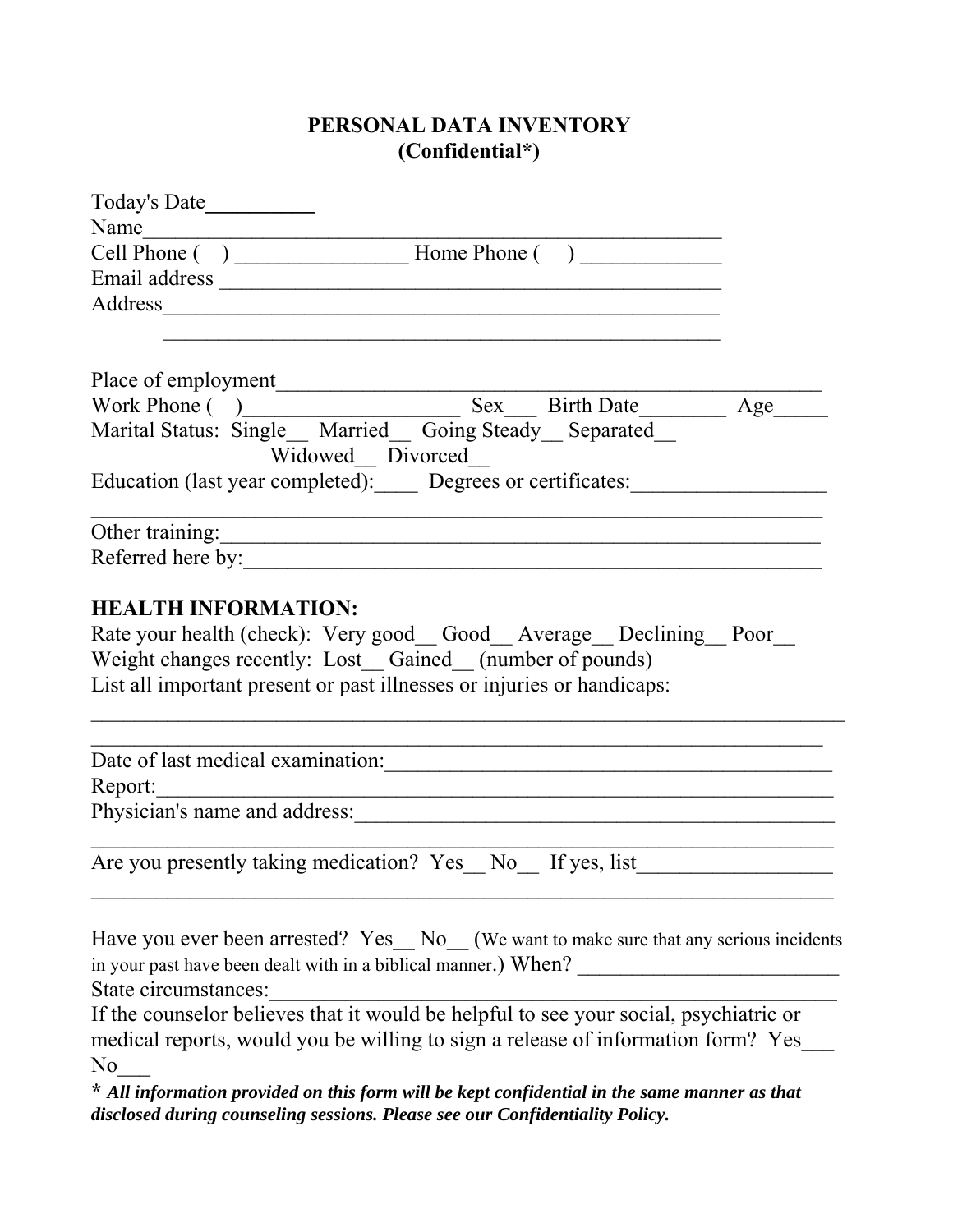## **RELIGIOUS BACKGROUND:**

| Denominational preference:                                                |
|---------------------------------------------------------------------------|
| Membership:                                                               |
| Church attendance per month (circle): $0\ 1\ 2\ 3\ 4\ 5\ 6\ 7\ 8\ 9\ 10+$ |
| Church attended in childhood                                              |
| Religious background of spouse (if married)                               |
| Do you believe in God? Yes No Uncertain                                   |
| Do you pray to God? Never Occasionally Often                              |
| Are you saved? Yes No Not sure what you mean                              |
| Have you been baptized? Yes No At what age?                               |
| How frequently do you read the Bible? Never Occasionally Often            |
| Do you have regular family devotions? Yes No                              |
| Explain any recent changes in your religious life:                        |
|                                                                           |

# **MARRIAGE AND FAMILY INFORMATION:**<br>Name of spouse:

|                                                        | Name of spouse:                                                        |  |  |                                                               |  |
|--------------------------------------------------------|------------------------------------------------------------------------|--|--|---------------------------------------------------------------|--|
|                                                        | Address (if different)                                                 |  |  |                                                               |  |
|                                                        |                                                                        |  |  |                                                               |  |
|                                                        |                                                                        |  |  |                                                               |  |
|                                                        |                                                                        |  |  |                                                               |  |
|                                                        |                                                                        |  |  |                                                               |  |
| Has either of you ever filed for divorce? Yes No When? |                                                                        |  |  |                                                               |  |
| Date of marriage                                       |                                                                        |  |  |                                                               |  |
|                                                        | Your ages when married: Husband Wife                                   |  |  |                                                               |  |
|                                                        | How long did you know your spouse before marriage?                     |  |  |                                                               |  |
|                                                        | Length of dating with spouse: Length of engagement:                    |  |  |                                                               |  |
|                                                        | Give brief information about any previous marriages:                   |  |  |                                                               |  |
|                                                        |                                                                        |  |  |                                                               |  |
|                                                        | Information about children:                                            |  |  |                                                               |  |
|                                                        |                                                                        |  |  | PM <sup>*</sup> Name Age Sex Living? Education Marital Status |  |
|                                                        |                                                                        |  |  |                                                               |  |
|                                                        |                                                                        |  |  |                                                               |  |
|                                                        |                                                                        |  |  |                                                               |  |
|                                                        |                                                                        |  |  |                                                               |  |
|                                                        | *Check this column if child is by a previous marriage.                 |  |  |                                                               |  |
|                                                        | If you were reared by anyone other than your parents, briefly explain: |  |  |                                                               |  |
|                                                        |                                                                        |  |  |                                                               |  |
|                                                        | How many older brothers Sisters do you have?                           |  |  |                                                               |  |
|                                                        | How many younger brothers Sisters do you have?                         |  |  |                                                               |  |
|                                                        | Have there been any deaths in the family during the last year? Yes No  |  |  |                                                               |  |
| Who and when:                                          |                                                                        |  |  |                                                               |  |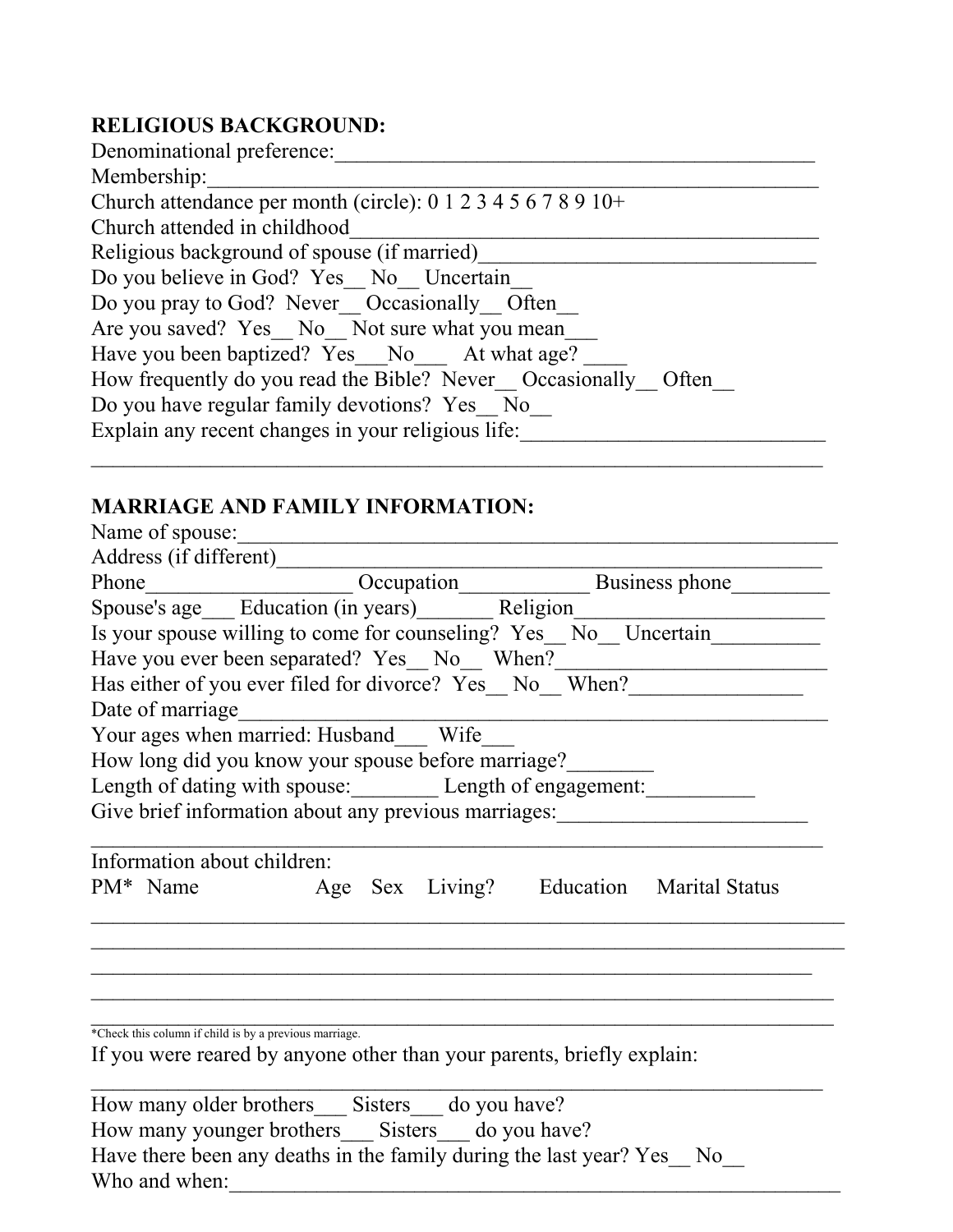### **PERSONALITY INFORMATION:**

Have you ever used drugs for other than medical purposes? Yes No What:\_\_\_\_\_\_\_\_\_\_\_\_\_\_\_\_\_\_\_\_\_\_\_\_\_\_\_\_\_\_\_\_\_\_\_\_\_\_\_\_\_\_\_\_\_\_\_\_\_\_\_\_\_\_\_\_\_\_\_\_\_\_  $When:$ Have you ever had a severe emotional upset? Yes No Explain:

Have you ever had any psychotherapy or counseling before? Yes No If yes, list dates:

What was the outcome?\_\_\_\_\_\_\_\_\_\_\_\_\_\_\_\_\_\_\_\_\_\_\_\_\_\_\_\_\_\_\_\_\_\_\_\_\_\_\_\_\_\_\_\_\_\_\_\_\_\_\_\_\_\_\_\_\_\_\_\_

#### **Circle any of the following words that best describe you now:**

active ambitious self-confident persistent nervous hardworking impatient

impulsive moody often-blue excitable imaginative calm serious easy-going

shy good-natured introvert extrovert likable leader quiet hard-boiled

submissive self-conscious lonely sensitive other

Have you ever had hallucinations? Yes No Do you have problems sleeping? Yes No How many hours of sleep do you average each night?\_\_\_\_

#### **PASTORAL INFORMATION:**

| Pastor's Name         | Phone             |
|-----------------------|-------------------|
| <b>Church Name</b>    | Phone             |
| <b>Church Address</b> | $\overline{Z}$ ip |

Permission to consult with pastor as deemed helpful by counselor: Yes No